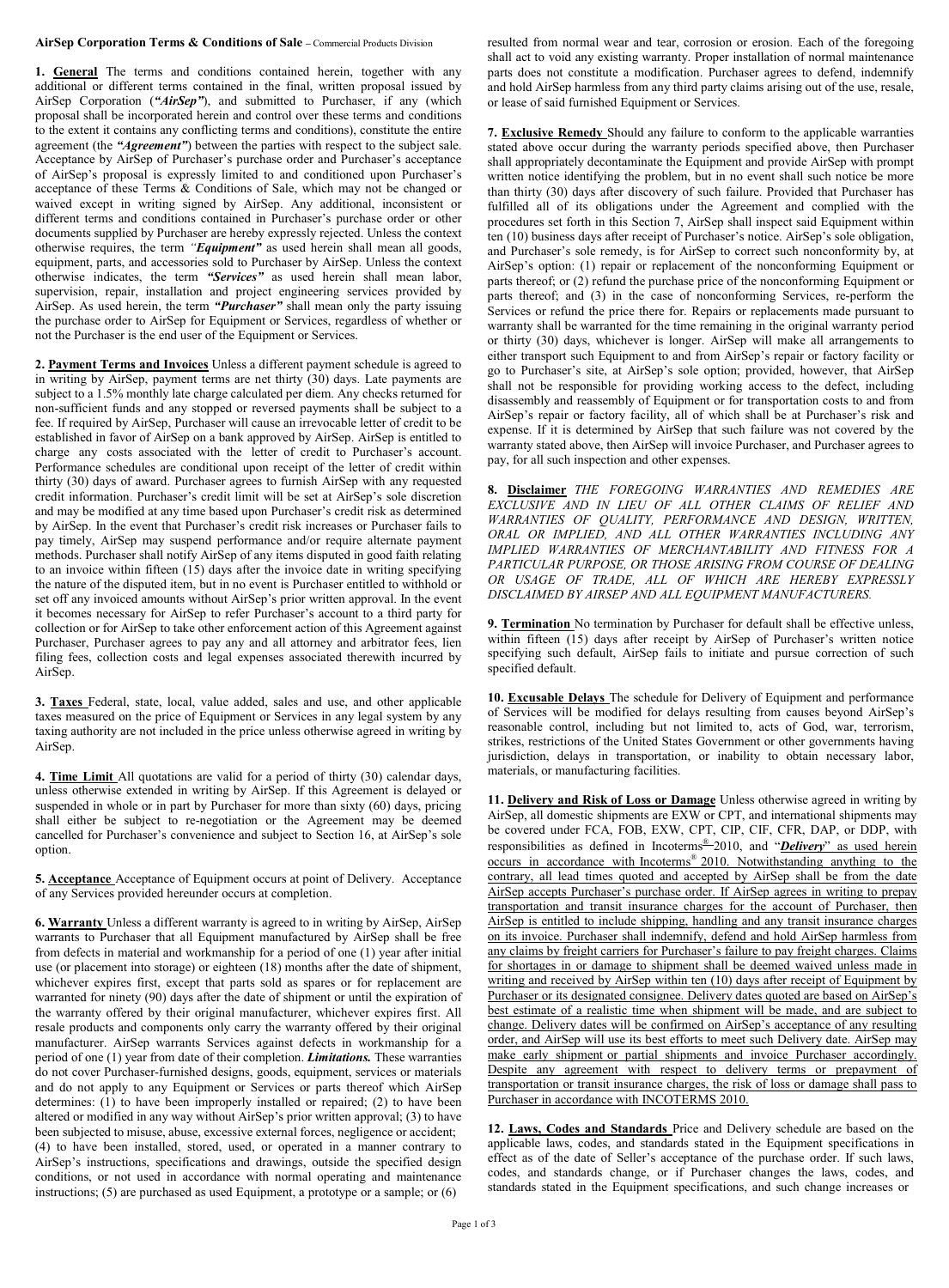decreases the cost of performing the work or impacts the Delivery schedule, then AirSep will advise Purchaser of the same, and the parties shall promptly negotiate in good faith and mutually agree upon any modification to the order resulting from any such change. Any local laws, statutes, codes or standards, or interpretations thereof that do not match national building codes are hereby exempt from the Agreement unless written copies are presented by Purchaser to AirSep as additional specifications and accepted in writing by AirSep as part of this Agreement.

**13. Title** AirSep shall retain legal and equitable title to any Equipment until Purchaser has paid for such Equipment in full, and Purchaser shall complete and execute all documents required to this effect upon AirSep's request and allow AirSep to repossess the Equipment in the event of Purchaser's failure to pay after receipt of written notice by AirSep.

**14. Installation** Purchaser shall install any Equipment furnished hereunder unless otherwise agreed to in a writing signed by AirSep's duly authorized representative. If AirSep agrees to perform installation, then AirSep will take reasonable precautions to identify any obstructions or excavations relating to AirSep's work performed hereunder, and will make reasonable efforts to warn vehicle and pedestrian traffic of the potential dangers involved. Notwithstanding the foregoing, Purchaser acknowledges that AirSep cannot be present at the job location at all times and Purchaser agrees that AirSep shall not be responsible for any property damage or personal injury (including death) (collectively, *"Damages"*) to Purchaser or its employees, or to any third party, directly or indirectly arising out of, resulting from, or related to any such obstructions or excavations that have been reasonably identified. Purchaser further agrees that it shall indemnify, defend and hold AirSep harmless from any claims, damages, losses, liabilities, costs, and expenses of any kind, including reasonable attorney's fees (collectively, *"Claims"*) relating to the Damages except to the extent caused by gross negligence or willful misconduct of AirSep's personnel, contractors or subcontractors. Purchaser further agrees that AirSep is not responsible for circumstances that may be deemed as acts of God or any damage that may result from the same. If any unanticipated conditions occur, then AirSep will contact Purchaser and advise Purchaser of the conditions of change and of the additional costs involved. No additional work will be performed without written authorization from Purchaser. Purchaser agrees that all fees proposed for permitting are for AirSep involvement in obtaining and securing permits for the scope of contracted work and that all monies due to the governing agencies issuing the permits are the sole responsibility of Purchaser. Purchaser may choose to reimburse AirSep for the full costs of all permits, in which case, such costs will be charged to Purchaser's account and Purchaser shall pay the invoice for these costs net thirty (30) days. Purchaser will provide free and unrestricted access to AirSep personnel, contractors, subcontractors and equipment necessary in order to complete the contracted work and general conditions as agreed by this Agreement. AirSep's personnel, contractors and subcontractors will take reasonable precautions to minimize any damage to the property, but it is understood that in the normal course of work, some damage may occur, the correction of which is not part of this Agreement. Purchaser accepts this risk and will not hold AirSep's personnel, contractors or subcontractors responsible for any damages except to the extent caused by gross negligence or willful misconduct of AirSep's personnel, contractors or subcontractors. In the event payments are not received in accordance with the terms of this Agreement, AirSep is entitled to immediately suspend all work on the project and to charge de-mobilization and re-mobilization fees to Purchaser's account. Prior to AirSep resuming performance, all progress payment(s), de-mobilization and re-mobilization fees, and interest due shall be paid in full.

**15. Field Service** Field service will be provided on a per diem basis upon written authorization by Purchaser and at AirSep's rates in effect when such Services are provided. Purchaser will provide free and unrestricted access to AirSep personnel, contractors, subcontractors, equipment and any other personnel necessary in order for AirSep to complete the contracted work.

**16. Cancellation** Cancellation of any order must be by written notice to AirSep and will be subject to AirSep's cancellation charges and fees including, but not limited to, all costs incurred through the date of cancellation, the cost for materials ordered that cannot be returned, return and cancellation fees, cost to process such cancellation, plus a reasonable profit.

**17. Intellectual Property and Confidentiality** Unless otherwise agreed to in writing signed by AirSep's duly authorized representative, all right, title and interest in any inventions, developments, improvements or modifications of the Equipment and Services made by AirSep or Purchaser as a result of the Agreement shall exclusively remain with AirSep. Any design, reports, plans, drawings, standards, specifications or other information submitted to Purchaser by AirSep (*"AirSep Documents"*) were developed at AirSep's expense and shall remain AirSep's exclusive property. Without the express prior written consent of AirSep, Purchaser shall not copy or disclose AirSep Documents to any third party, and

shall not use them for any purpose other than to install, own, operate, and maintain the subject Equipment or to use the Services, including, without limitation, use with any other project, or for the completion of the project contemplated by this Agreement by others. AirSep Documents are not suitable for use on any other agreement or project and any reuse of AirSep Documents without the express written consent of AirSep will be at the sole risk of Purchaser, and Purchaser shall indemnify, defend and hold AirSep harmless from any and all claims arising from Purchaser's reuse of AirSep Documents. Upon AirSep's request at any time, Purchaser shall promptly return all AirSep Documents. If AirSep's Equipment is held to infringe a United States patent in effect as of the date of this Agreement (other than any infringement resulting from AirSep's compliance with Purchaser's designs, specifications or instructions or from the use of the Equipment in combination with other materials or the operation of any process), then AirSep may at its option procure for Purchaser the right to use the Equipment, modify or replace it with non-infringing Equipment; refund the purchase price allocable to the infringing Equipment, or settle or otherwise terminate said actions on behalf of Purchaser. The foregoing is AirSep's entire liability and Purchaser's sole remedy for patent infringements of the Equipment. Purchaser shall defend, indemnify and hold AirSep harmless from all expenses, losses and other damages resulting from any actual or alleged infringement of intellectual property rights arising from AirSep's compliance with Purchaser's designs, specifications or instructions, from the use of the Equipment in combination with other materials, or from the operation of any process.

**18. Assignment** This Agreement may not be transferred or assigned by Purchaser by operation of law or otherwise without the prior express written consent of AirSep. Any transfer or assignment by Purchaser of any rights, duties or obligations without AirSep's consent shall be void.

**19. Limitation of Liability** *NOTWITHSTANDING ANYTHING TO THE CONTRARY IN THIS AGREEMENT, IN NO EVENT SHALL AIRSEP, ITS AFFILIATES, SUPPLIERS AND SUBCONTRACTORS BE LIABLE TO PURCHASER OR TO ANY THIRD PARTY FOR ANY SPECIAL, INDIRECT, INCIDENTAL, PUNITIVE OR CONSEQUENTIAL DAMAGES, INCLUDING BUT NOT LIMITED TO LOSS OF PROFITS, LOSS OF USE, COST OF CAPITAL, COST OF SUBSTITUTE EQUIPMENT, DOWNTIME COSTS, COST OF DELAYS, OR FOR ANY PENALITIES, WHETHER ANY SUCH CLAIM FOR THE SAME IS BASED ON CONTRACT, WARRANTY, TORT, NEGLIGENCE,*   $INDEMNIFICATION$ *NOTWITHSTANDING ANYTHING TO THE CONTRARY IN THIS AGREEMENT, AIRSEP'S TOTAL LIABILITY ARISING OUT OF THIS AGREEMENT FOR ANY CLAIMS WHETHER IN CONTRACT, WARRANTY, NEGLIGENCE, TORT, STRICT LIABILITY, INDEMNIFICATION OR OTHERWISE, OR FOR ANY LOSS OR DAMAGE ARISING OUT OF, CONNECTED WITH THIS AGREEMENT OR THE PERFORMANCE OR BREACH THEREOF, OR FROM ANY DESIGN, SALE, INSTALLATION, OPERATION OR USE OF THE EQUIPMENT OR PERFORMANCE OF ANY SERVICES UNDER THIS AGREEMENT,SHALL IN NO EVENT EXCEED THE PURCHASE PRICE PAID TO AIRSEP BY PURCHASER FOR THE SPECIFIC EQUIPMENT OR PART THEREOF OR FOR THE SERVICES GIVING RISE TO THE CLAIM.*

**20. Export Sales; Compliance with Trade Laws** In no event shall AirSep be required to export or deliver any technical information, data or Equipment if such export or Delivery is then prohibited or restricted by any law or regulation of the U.S. Government, including departments, agencies and sub-divisions thereof or of any other applicable governmental agency of any country having jurisdiction, including the country in which the Equipment or Services to be sold will be installed, used, or performed. Should AirSep's performance of its obligations hereunder be prohibited by any applicable governmental agency, in whole or in part, or if the exportation or importation of the Equipment which is the subject of this Agreement be precluded because of the inability to obtain an export or import license within a reasonable time, as appropriate, then AirSep's obligations hereunder shall be terminated at AirSep's option, and AirSep shall be entitled to reasonable cancellation charges. Unless otherwise agreed in writing by AirSep, Purchaser accepts all responsibility for exporting and importing any Equipment sold hereunder outside of the U.S., will be the exporter of record and importer of record, and will be responsible for filing any documents, obtaining any licenses required by the U.S. or other government agencies, and paying all duties and taxes necessary for exportation and importation. Purchaser agrees not to export, reexport or import any Equipment, technical information or data of AirSep without full compliance with U.S. and other laws of countries having jurisdiction and shall cause the end user of Equipment or Services to comply with such applicable laws. Purchaser warrants and represents that it is in full compliance with all such applicable export and import laws, including but not limited to, the International Traffic In Arms Regulations, the Export Administration Regulations, and all U.S. anti-boycott and embargo regulations, and Purchaser shall provide AirSep with such written assurances of compliance as requested by AirSep from